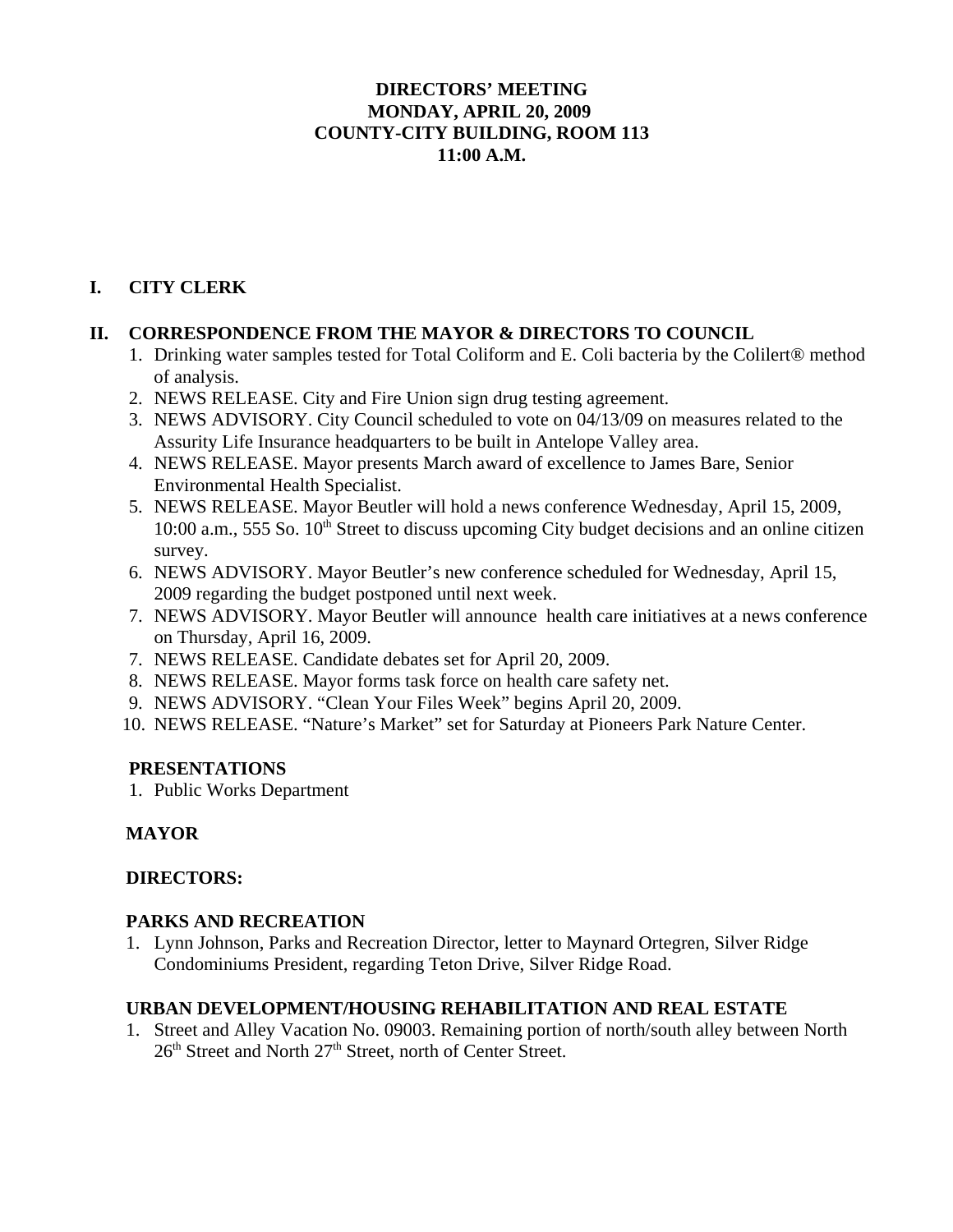## **III. COUNCIL RFI'S & CITIZENS CORRESPONDENCE TO INDIVIDUAL COUNCIL MEMBERS**

## **ROBIN ESCHLIMAN**

1. Request to Fred Hoke, Building & Safety Director - RE: Assist the neighborhoods with problems such as graffiti, snow removal, etc. (RFI#20 - 04/09/09)

# **IV. CORRESPONDENCE FROM CITIZENS TO COUNCIL**

- 1. InterLinc correspondence from John. While pulling up to residence, to get registration to purchase car tags, received ticket for a parked car with expired tags. These incidents are not necessary for hard working Lincoln citizens.
- 2. Letter received from Gerald Spahn thanking City Council for their good work.

# **V. ADJOURNMENT**

W:\FILES\CITYCOUN\WP\DA042009.wpdmmm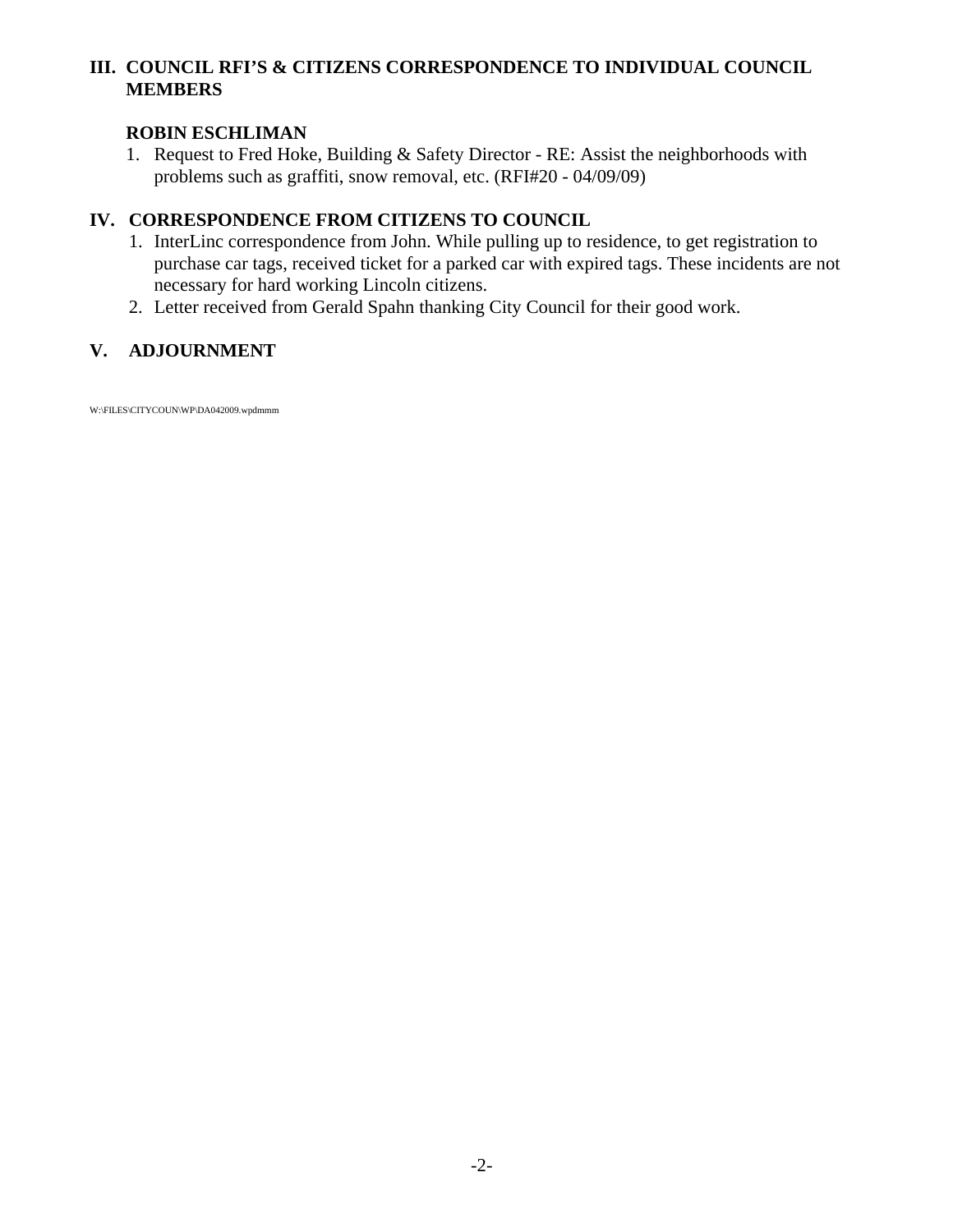## **DIRECTORS' MEETING MINUTES MONDAY, APRIL 20, 2009 11:00 a.m. COUNTY/CITY BUILDING CONFERENCE ROOM 113**

**Council Members Present:** Robin Eschliman, Chair; Doug Emery, Vice-Chair; Ken Svoboda (left at 11:20 a.m.), Dan Marvin, John Spatz, Jon Camp, Jonathan Cook

**Others Present:** Mayor Chris Beutler, Rick Hoppe, Trish Owen, Milo Mumgaard, Mayor's Office; Deputy City Clerk Teresa Meier; John Hendry, City Attorney; Greg MacLean, Public Works & Utilities Director and Nicole Tooze, Public Works & Utilities; and Tammy Grammer, City Council Secretary

Ms. Eschliman opened the meeting at 11:05 a.m.

Location Announcement of the Nebraska Open Meetings Act: A Copy of the Nebraska Open Meetings Act is Located on the Wall at the Rear of this Room.

Mayor Chris Beutler gave an update on the Stimulus funds. Mr. Camp asked if it would be possible to have the information on a spreadsheet? Mayor Beutler replied yes.

#### **I. CITY CLERK -**

Deputy City Clerk Teresa Meier stated on their Agenda today, Items 12 through 14 will be called together. For Items  $12 \& 13$  they have a request from the City Attorney's Office to delay action until May  $4<sup>th</sup>$ . For Item 14 they have a request for Council to act on this item today. They will need to waive the rules to act on Item 14 today. *[#12, 09-47, Annexation 08025 - Amending the Lincoln Corporate Limits Map by annexing approximately 10 acres of property generally located south and west of the southwest corner of S.W. 48th Street and West O Street.; #13, 09-48, Change of Zone 08061 - Application of Shoemaker's Truck Station, Inc. for a change of zone from AG Agricultural District to H-3 Highway Commercial District on property generally located south and west of the southwest corner of S.W. 48th Street and West O Street.; and #14, 09R-57, Comp. Plan Conformity 09002 - Approving and adopting a proposed amendment to the West O Street Redevelopment Plan to add the "Shoemakers Redevelopment Project" for construction of two buildings on property generally located at the southwest corner of S.W. 48th Street and West O Street.]*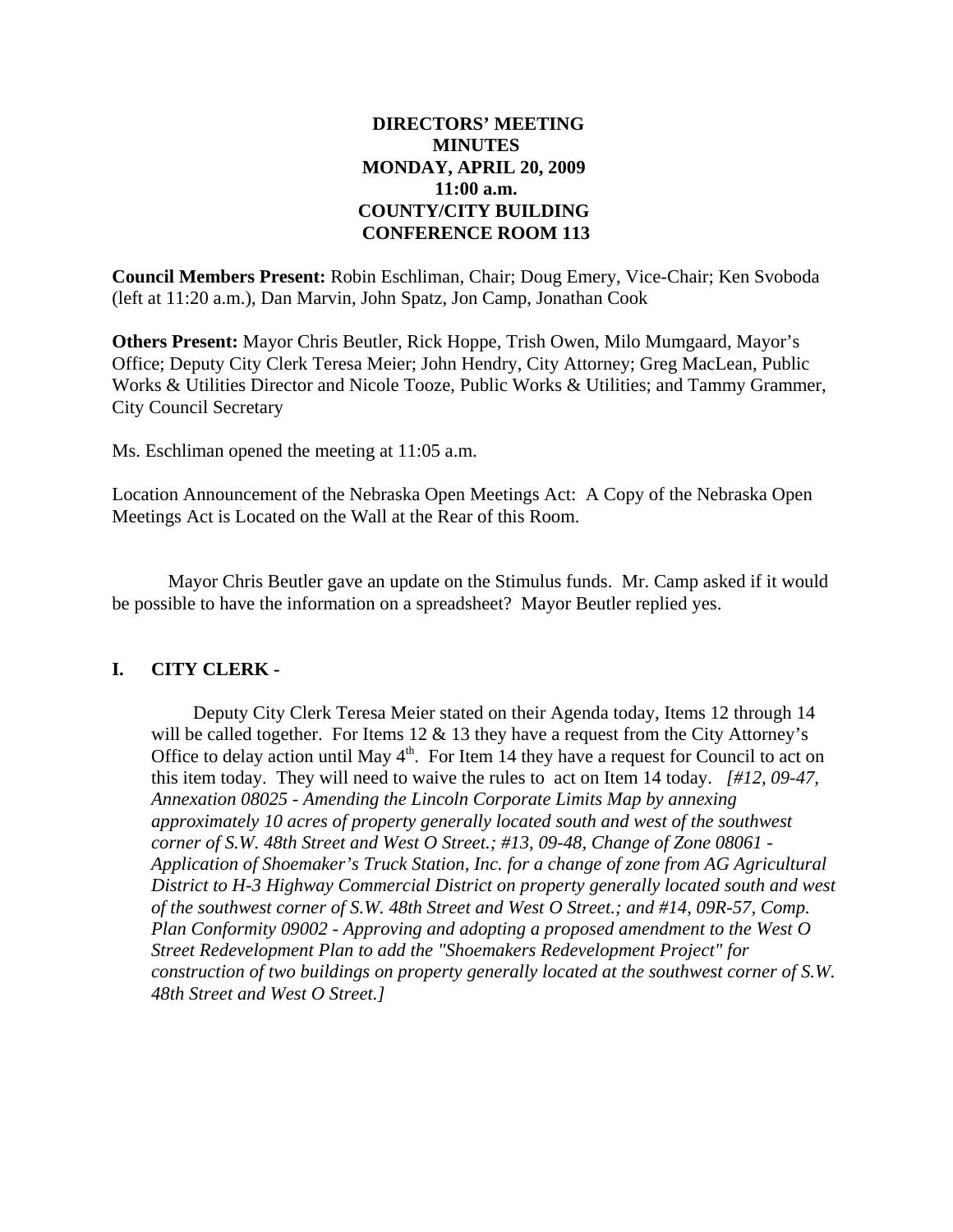For Item 15 they have a request from the Public Works & Utilities Department to withdraw this item. They are going to becoming through with a different agreement with a different funding source. City Attorney John Hendry commented he thinks what's actually going to be requested is that it be put on indefinite pending. *[#15, 09R-54, Approving a Funding Agreement between the City and State Department of Roads so that the identified projects will be eligible for Federal Highway Stimulus Funds provided by the American Recovery and Reinvestment Act of 2009 for a six-lane divided concrete pavement, Project No. LCLC-55(168), Antelope Valley North/South Roadway, P Street to Vine Street.]*

Items 16 & 17 will be called together. *[#16, 09R-61, Approving the surplusing of \$100,000.00 from the Special Assessment Fund and the transfer to the Fast Forward Fund and transfer and appropriation in the Urban Development operating budget / Contractual Services for operational expenses of the Urban Development Downtown Retail Implementation Project for the 2008/2009 fiscal year.; and #17, 09R-56, Approving a Grant Agreement between the City on behalf of the Urban Development Department and the Downtown Civic Ventures to utilize \$100,000.00 from the Downtown Retail Implementation Project to provide for operational expenditures in implementing and maintaining a retail recruitment and retention program in Downtown Lincoln.]*

Lynn Johnson (Parks & Recreation Director) stated for Item 20 they have a request to place this item on pending for two weeks. He can be at the meeting this afternoon to introduce this item. *[See Attachment 'A'] [#20, 09R-60, Approving the Memorandum of Agreement regarding funding, renovation, and operation of Hazel Abel Park between the City, Lincoln Parks Foundation and Abel Foundation for funding a major renovation and establishment of an endowment fund for Hazel Abel Park located at South 18th and "E" Streets.]*

Ms. Eschliman mentioned Item 36 that has been on pending and they have been talking about it for a while and trying to remember why it was on pending. Marvin Krout (Planning Director) will talk about the pros and cons for leaving this item on pending or taking it off pending. There was discussion about this item. Following discussion, Mr. Krout commented he thinks it's time the Council do try to bring it to a conclusion. Mr. Spatz stated to Mr. Krout that he will visit with him about this issue because he's very familiar with that neighborhood. He will also visit with the neighborhood and/or the developer and may be they will come up with some kind of a solution that they can present to the Council in the next couple weeks. Council agreed. *[#36, 05-188, Change of Zone 3413 - Application of Landon's Neighborhood Association for a change of zone from R-4 Residential to R-2 Residential on property generally located at N. 24th and Superior Streets. - (12/19/05 - Placed on Pending Indefinitely)]*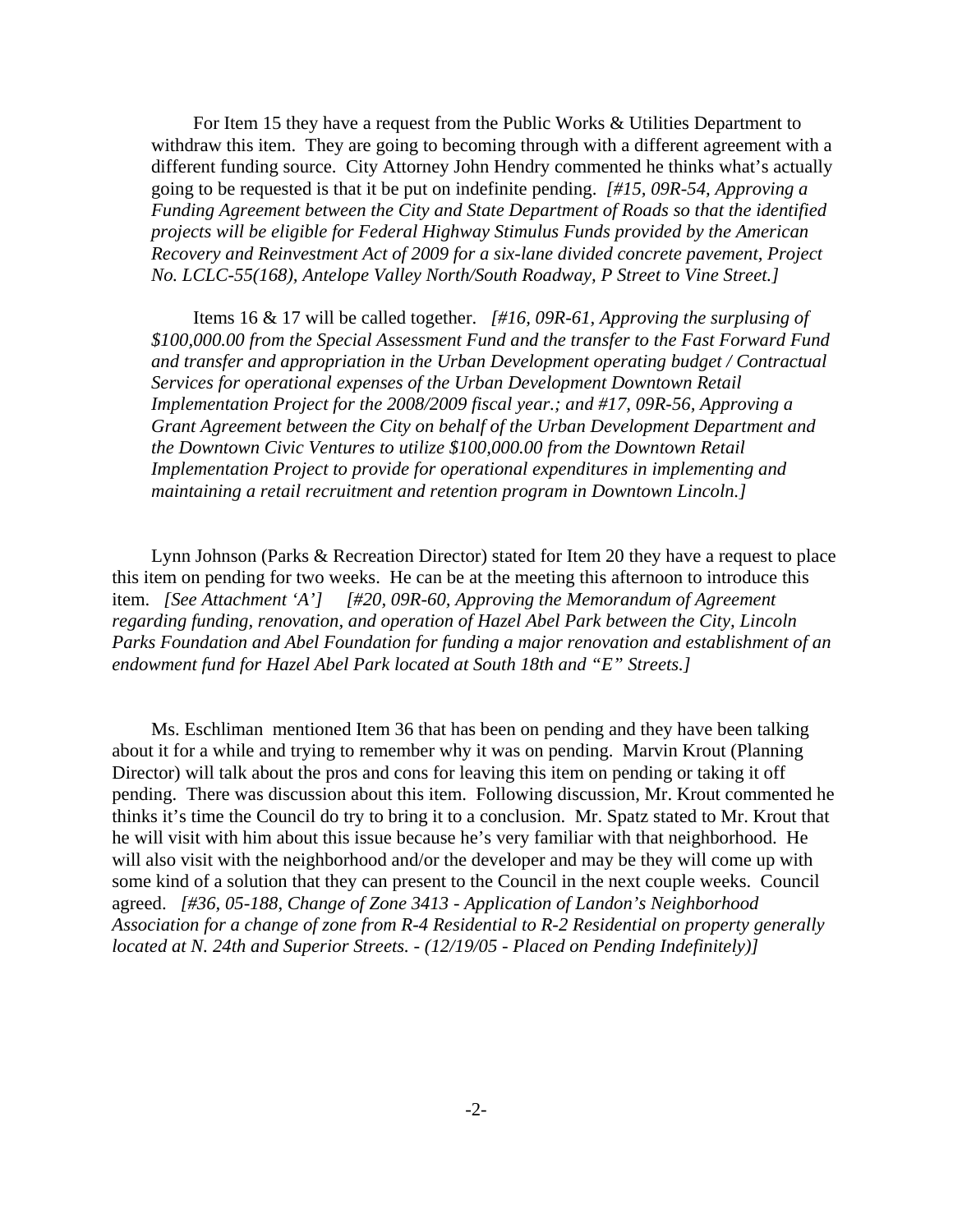Mr. Cook commented did they all receive the email about how a group wanted to come down and speak before Council today regarding Earth Day issues. Mr. Cook commented it's not open microphone today, it is next week. Tammy Grammer will check on it and email the group letting them know that next week is open microphone.

#### **II. CORRESPONDENCE FROM THE MAYOR & DIRECTORS TO COUNCIL -**

**PRESENTATION** - Presentation from the Public Works & Utilities Department held over until May 4<sup>th</sup> Directors' Meeting.

### **MAYOR -**

- 1. Drinking water samples tested for Total Coliform and E. Coli bacteria by the Colilert® method of analysis. - NO COMMENTS
- 2. NEWS RELEASE RE: City and Fire Union Sign Drug Testing Agreement. NO **COMMENTS**
- 3. NEWS ADVISORY RE: City Council scheduled to vote on 04/13/09 on measures related to the Assurity Life Insurance headquarters to be built in Antelope Valley area. - NO COMMENTS
- 4. NEWS RELEASE RE: Mayor Presents March Award Of Excellence To James Bare, Senior Environmental Health Specialist. - NO COMMENTS
- 5. NEWS RELEASE RE: Mayor Beutler's News Conference on 04/15/09 at 10:30 a.m. to discuss upcoming City budget decisions and an online citizen survey. - NO **COMMENTS**
- 6. NEWS ADVISORY RE: Mayor Beutler's New Conference scheduled for 04/15/09 at 10:30 a.m. postponed until next week. - NO COMMENTS
- 7. NEWS ADVISORY RE: Mayor Beutler will announce a new health care initiatives at a news conference on 04/16/09 at 10:00 a.m.. - NO COMMENTS
- 8. NEWS RELEASE RE: Candidate Debates Set For 04/20/09 Debates to be aired on 5 CITY-TV - - - - NO COMMENTS
- 9. NEWS RELEASE RE: Mayor Forms Task Force On Health Care Safety Net. NO **COMMENTS**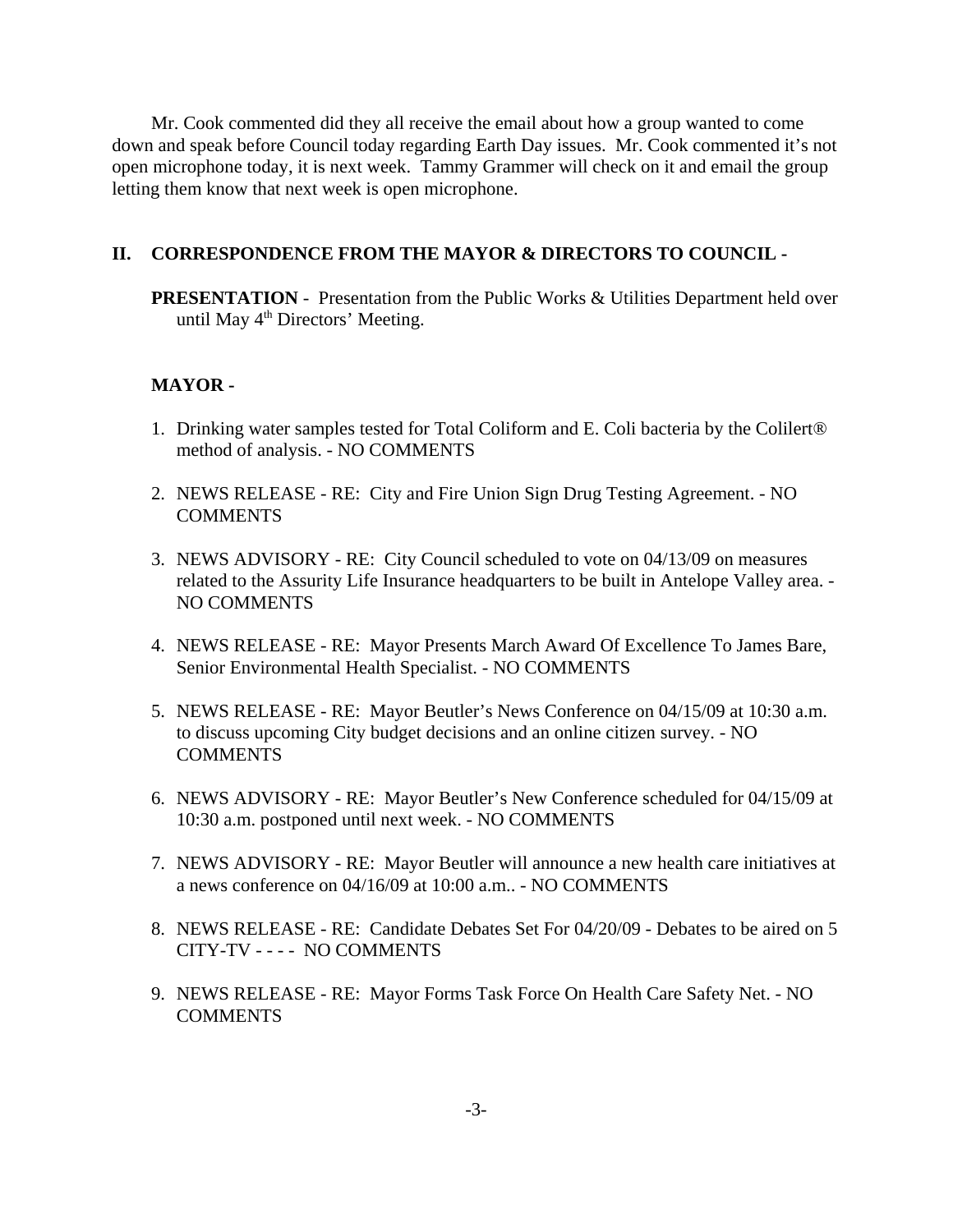- 10. NEWS ADVISORY RE: "Clean Your Files Week" Begins April 20<sup>th</sup>. - NO COMMENTS
- 11. NEWS RELEASE RE: "Nature's Market" Set For Saturday at Pioneers Park Nature Center. - NO COMMENTS

### **DIRECTORS -**

#### **PARKS & RECREATION -**

1. Letter from Lynn Johnson, Parks & Recreation Director to Maynard Ortegren, President, Silver Ridge Condominiums - RE: Teton Drive/Silver Ridge Road. - NO **COMMENTS** 

#### **URBAN DEVELOPMENT/HOUSING REHABILITATION & REAL ESTATE -**

1. Memo from Clinton W. Thomas - RE: Street & Alley Vacation #09003 - Remaining Portion of north/south alley between North  $26<sup>th</sup>$  Street & North  $27<sup>th</sup>$  Street, north of Center Street. - NO COMMENTS

## **III. COUNCIL RFI'S & CITIZENS CORRESPONDENCE TO INDIVIDUAL COUNCIL MEMBERS** -

### **JON CAMP -**

Mr. Camp stated to Greg MacLean (Public Works & Utilities Director) that he's had several people call him from different parts of the city where they have a lot of deterioration mostly do to snow plows. He was wondering if it would be appropriate to schedule a pre-council and talk about some of the issues you have from a maintenance standpoint. Have the Mayor, Planning and Urban Development involved. Mr. MacLean replied sure.

#### **JONATHAN COOK -** No Comments

**DOUG EMERY -** No Comments

#### **ROBIN ESCHLIMAN -**

Ms. Eschliman asked if peacocks are allowed in the city limits? Rick Hoppe stated he will check on it and let her know.

1. Request to Fred Hoke, Building & Safety Director - RE: Assist the neighborhoods with problems such as graffiti, snow removal, etc. (RFI#20 - 04/09/09). - NO COMMENTS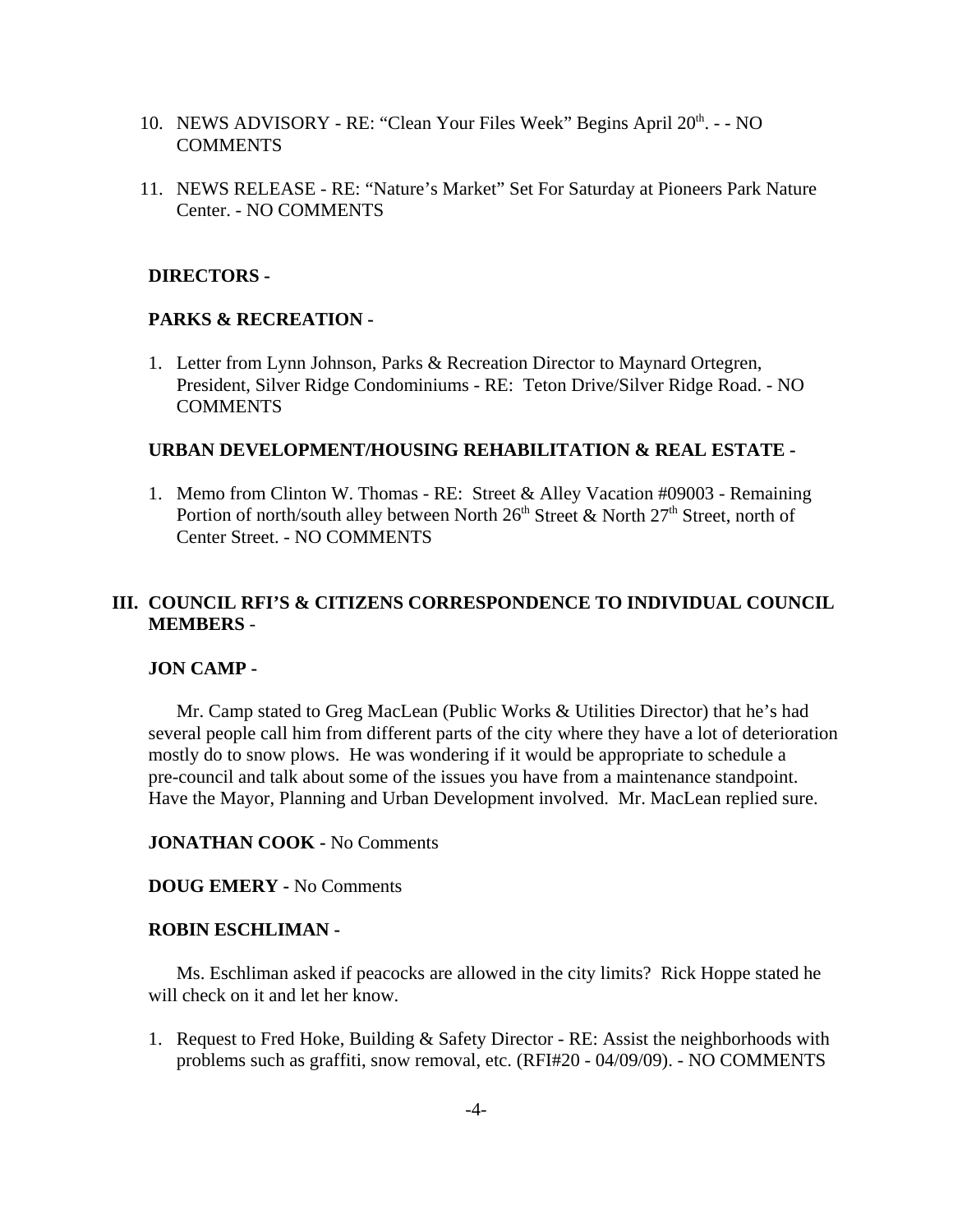### **DAN MARVIN -**

Mr. Marvin commented to Don Herz (Finance Director) there's a notice of the meeting that they have this afternoon at 4:00 p.m. Don Herz stated he's just going to handout the audit revisory report to them.

**JOHN SPATZ -** No Comments

**KEN SVOBODA -** No Comments

## **IV. CORRESPONDENCE FROM CITIZENS TO COUNCIL -**

- 1. E-Mail from John RE: While pulling up to residence, to get registration to purchase car tags, received ticket for a parked car with expired tags. These incidents are not necessary for hard working Lincoln citizens. - NO COMMENTS
- 2. Letter from Gerald Spahn RE: Thanking City Council for their good work. NO **COMMENTS**

# **ADDENDUM - (For April 20th)**

**I. CITY CLERK -** None

## **II. CORRESPONDENCE FROM THE MAYOR & DIRECTORS TO COUNCIL** -

## **MAYOR -**

- 1. NEWS ADVISORY RE: Mayor Beutler's Public Schedule Week of April 18 through April 24, 2009 - Schedule subject to change (Forward to Council on 04/10/09). - NO **COMMENTS**
- 2. NEWS RELEASE RE: Public Invited To Celebrate Arbor Day. NO COMMENTS

**DIRECTORS -** None